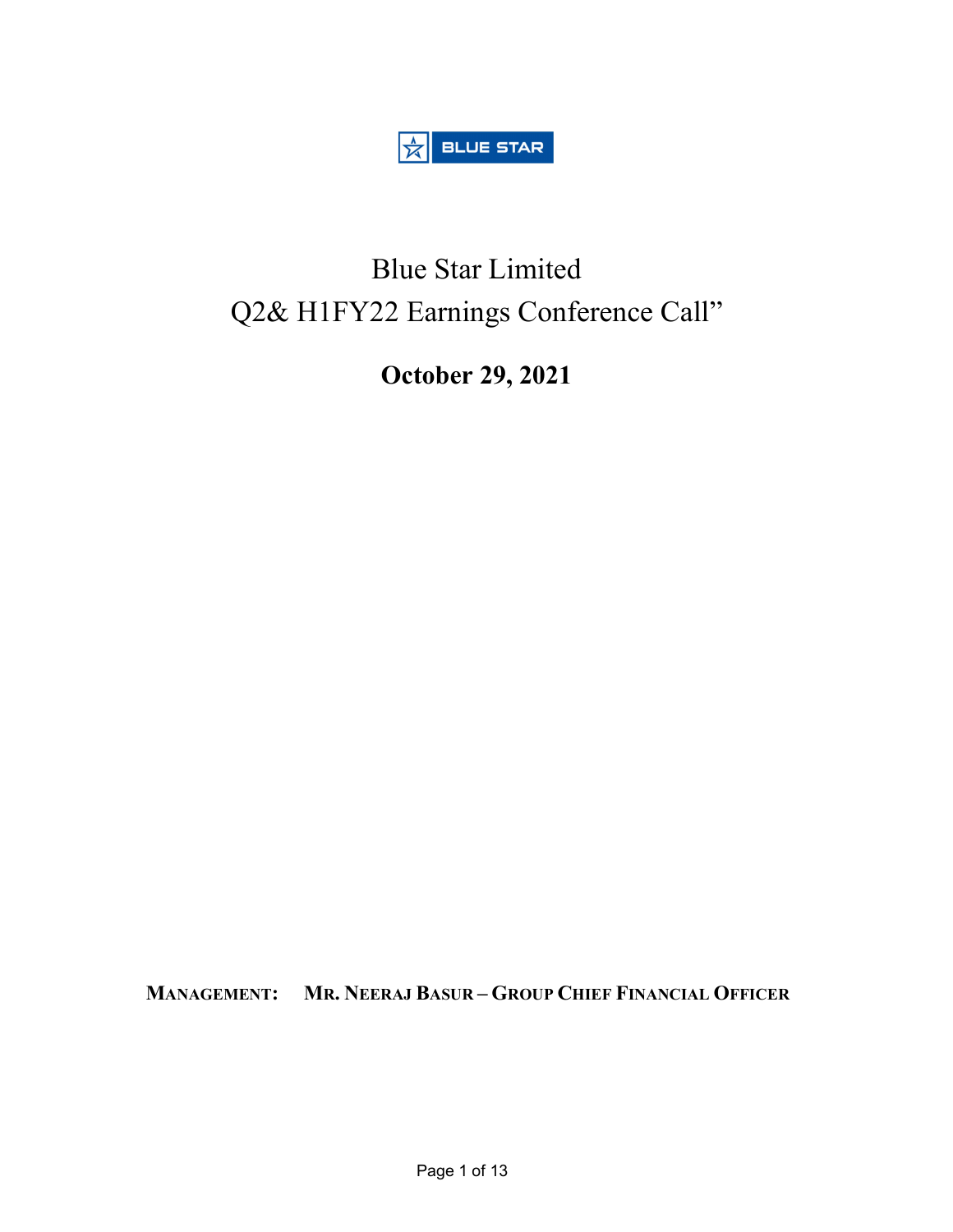Moderator: Ladies and gentlemen, good day and welcome to the Blue Star Limited Q2 & H1 FY22 Earnings Conference Call. We have with us today from the management Mr. Neeraj Basur, Group Chief Financial Officer of Blue Star Limited.

> As a reminder, all participant lines will be in the listen-only mode, and there will be an opportunity for you to ask questions after the presentation concludes. Should you need assistance during the conference call, please signal an operator by pressing '\*' then '0' on your touchtone phone. Please note that this conference is being recorded.

> I would now like to hand the conference over to Mr. Neeraj Basur. Thank you. And over to you, sir.

Neeraj Basur: Good morning, ladies and gentlemen. This is Neeraj Basur. First of all, I hope you and your families are healthy and are safe.

> Today I will be providing you an overview of the results of BlueStar Limited for the quarter and half year ended September 30<sup>th</sup>, 2021.

# I. Financial Highlights:

The quarter commenced on a strong note with extended summer in the northern parts of the country. There was healthy demand and robust volume growth for room air conditioners and refrigeration products compared to Q2FY21 with the ebbing of the second wave of the pandemic and the consequent easing of restrictions and improvement in consumer sentiment. Commercial, manufacturing and other institutional segments also revived. Most importantly, the collections were healthy resulting in substantial reduction in borrowings However, escalation in commodity prices, logistics costs and INR depreciation resulted in margin pressure.

Financial highlights for the quarter ended September 30, 2021, on a consolidated basis, are summarized below:

-Revenue from operations for Q2FY22 grew 37.4% to Rs. 1239.75 crore as compared to Rs. Revenue from operations for Q2FY22 grew 37.4% to Rs 1239.74 cr as compared to Rs 902.12 cr in Q2FY21.

-EBIDTA (excluding other income and finance income) for Q2FY22 was Rs 70.70 cr (EBITDA margin 5.7% of revenue) as compared to Rs 55.08 cr (EBITDA margin 6.1% of revenue) in Q2FY21 due to the impact of increase in the input cost coupled with the roll-back of cuts in discretionary spends.

-Profit before tax grew 107.9% to Rs 47.44 cr in Q2FY22 as compared to Rs 22.82 cr in Q2FY21.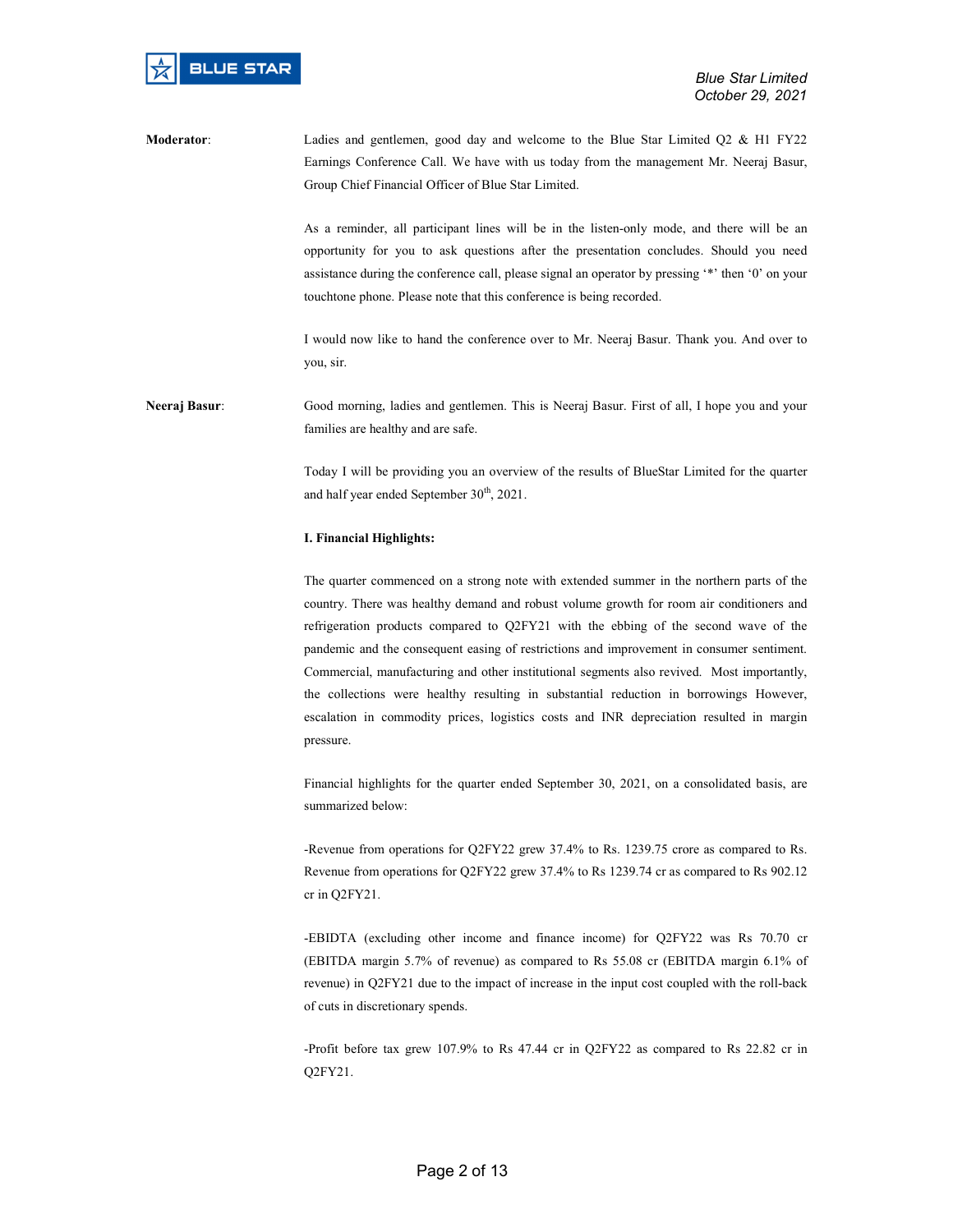-Tax expense for Q2FY22 was Rs 15.99 cr as compared to Rs 7.42 cr in Q2FY21. Effective tax rate for Q2FY22 was 33.9% as against 33.0% for Q2FY21.

-Net profit for Q2FY22 grew by 104.2% to Rs 31.45 cr as compared to Rs 15.40 cr in Q2FY21.

-Carried-forward order book as of September 30, 2021, grew by 5.5% to Rs 3185.91 cr as compared to Rs 3019.57 cr as on September 30, 2020.

-Capital Employed reduced to Rs 938.14 cr as on September 30, 2021, as compared to Rs 1124.27 cr as on September 30, 2020, on account of continued focus on working capital efficiencies.

-Prudent working capital management enabled us to end the quarter with a net borrowing of Rs 44.34 cr (debt equity ratio of 0.05) as compared to a net borrowing of Rs 344.06 cr as of September 30, 2020 (debt equity ratio of 0.44).

## II. Business highlights for Q2FY22.

## Segment I: Electro-Mechanical Projects & Commercial Air Conditioning Systems

Segment I revenue grew 33.8% to Rs 723.40 cr in Q2FY22 as compared to Rs 540.83 cr in Q2FY21. Segment result was Rs 46.54 cr (6.4% of revenue) in Q2FY22 as against a profit of Rs 34.41 cr (6.4% of revenue) in Q2FY21.

Order inflow for the quarter grew by 3.5% to Rs 709.13 cr as compared to Rs 684.91 cr in Q2FY21.

## 1. Electro-Mechanical Projects business

Overall pace of execution of projects and order finalizations improved as compared to the previous quarter. Order inflows from the factories and light industrial sector continued to be encouraging and are expected to offer significant opportunities in the coming months. The inflow of orders from the commercial buildings and infrastructure sectors is beginning to pick up.

We will continue to focus on opportunities in the infrastructure sector such as metro railways, electrical substations and water distribution and sectors such as factories, data centers and warehousing which are expected to throw up good opportunities in the medium term.

Carried-forward order book of the Electro-Mechanical Projects business was Rs 2240 cr as on September 30, 2021, as compared to Rs 2070 cr as on September 30, 2020, a growth of 8.2%.

Major orders received during the quarter were from L&W Construction Pvt Ltd (Hyderabad), Embassy Realty and Max Square Limited.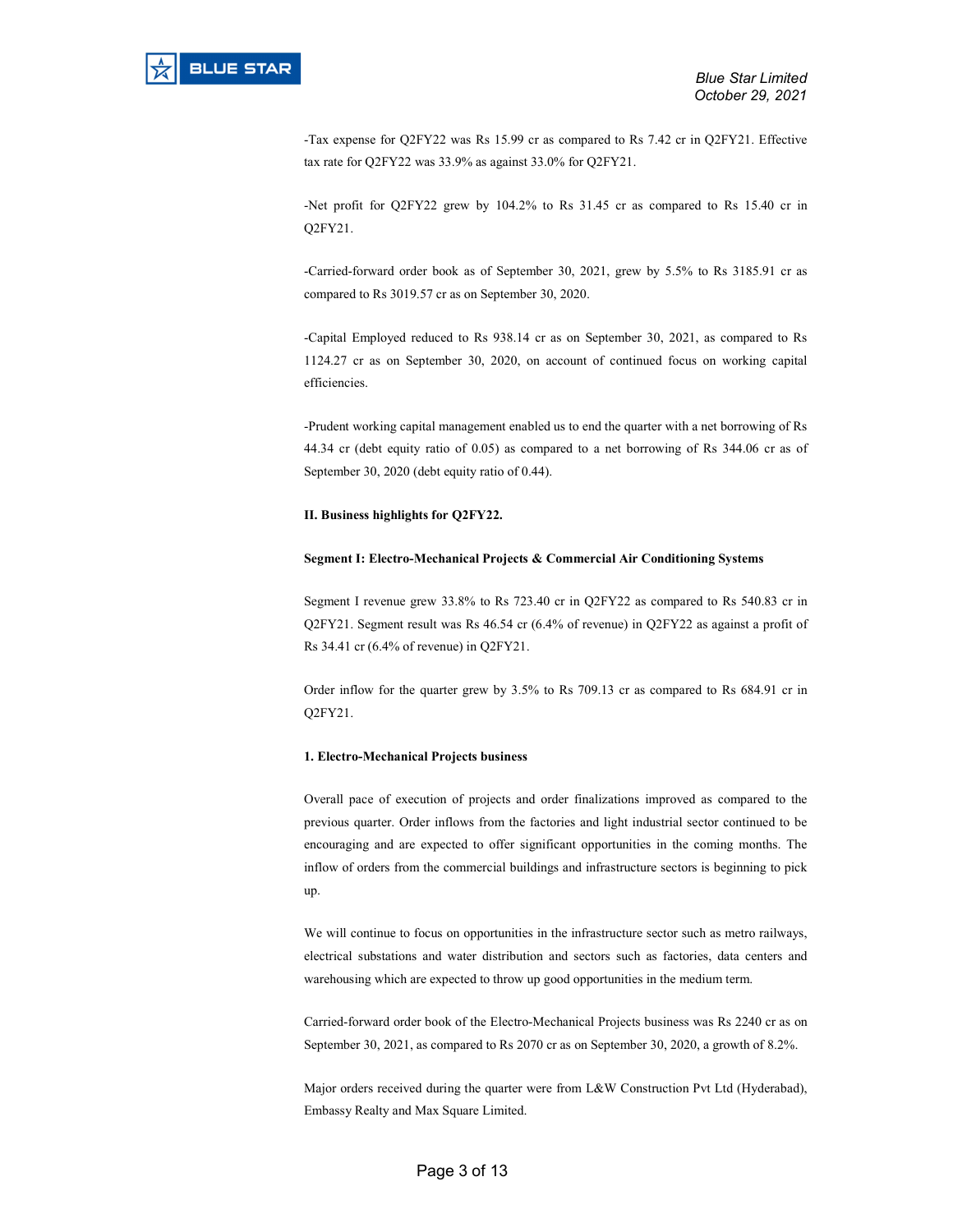## 2. Commercial Air Conditioning Systems

Continued traction in the healthcare, pharma, industrial and government customer segments coupled with early signs of recovery in key segments, namely, retail, IT, and educational institutions enabled a good growth for the commercial air conditioning business during the quarter.

We continued to maintain our number 1 position in Ducted Air Conditioning, 2nd position in VRF and 3rd in Chiller product categories.

Major orders bagged in Q2FY22 were from Late Meenatai Thackrey Covid Hospital NMMC, Bharatiya Reserve Bank Note Mudra (Mysore), NTPC Ramagundam, Reliance Retail, ONGC, Ankaleshwar and ISRO (Sriharikota).

# 3. International Business

The faster recovery in the Middle East markets enabled strong growth in revenue during the quarter. Demand for both air conditioning and refrigeration solutions improved across SAARC and the Middle East markets.

The ongoing Dubai Expo 2020, the just concluded IPL and the upcoming T20 cricket world cup offered good opportunities during the quarter in the UAE.

The projects business in Qatar continued to do well with a pick-up in order inflows and execution of projects. The operations at the joint venture at Malaysia continued to be impacted during the quarter due to lockdown restrictions imposed there on resurgence of COVID-19.

We continue to explore new markets for business opportunities and expanded our exports business to Tanzania.

#### Segment II: Unitary Products

Segment II revenue grew 42.7% to Rs 454.71 cr in Q2FY22 as compared to Rs 318.65 cr in Q2FY21. Segment result was Rs 23.26 cr (5.1% of revenue) in Q2FY22 as compared to Rs 11.73 cr (3.7% of revenue) in Q2FY21.

# 1. Cooling and Purification Products business

Despite extended monsoon, our revenue grew 35% over Q2FY21 in line with the market. We maintained a market share of 13%.

Upgradation of residences and the revival in the light commercial sector are driving the demand. As in the past, tier 3, 4 and 5 markets constitute more than 60% of our revenue. Our re-jigged product portfolio for addressing the belly of the market is helping us to compete effectively.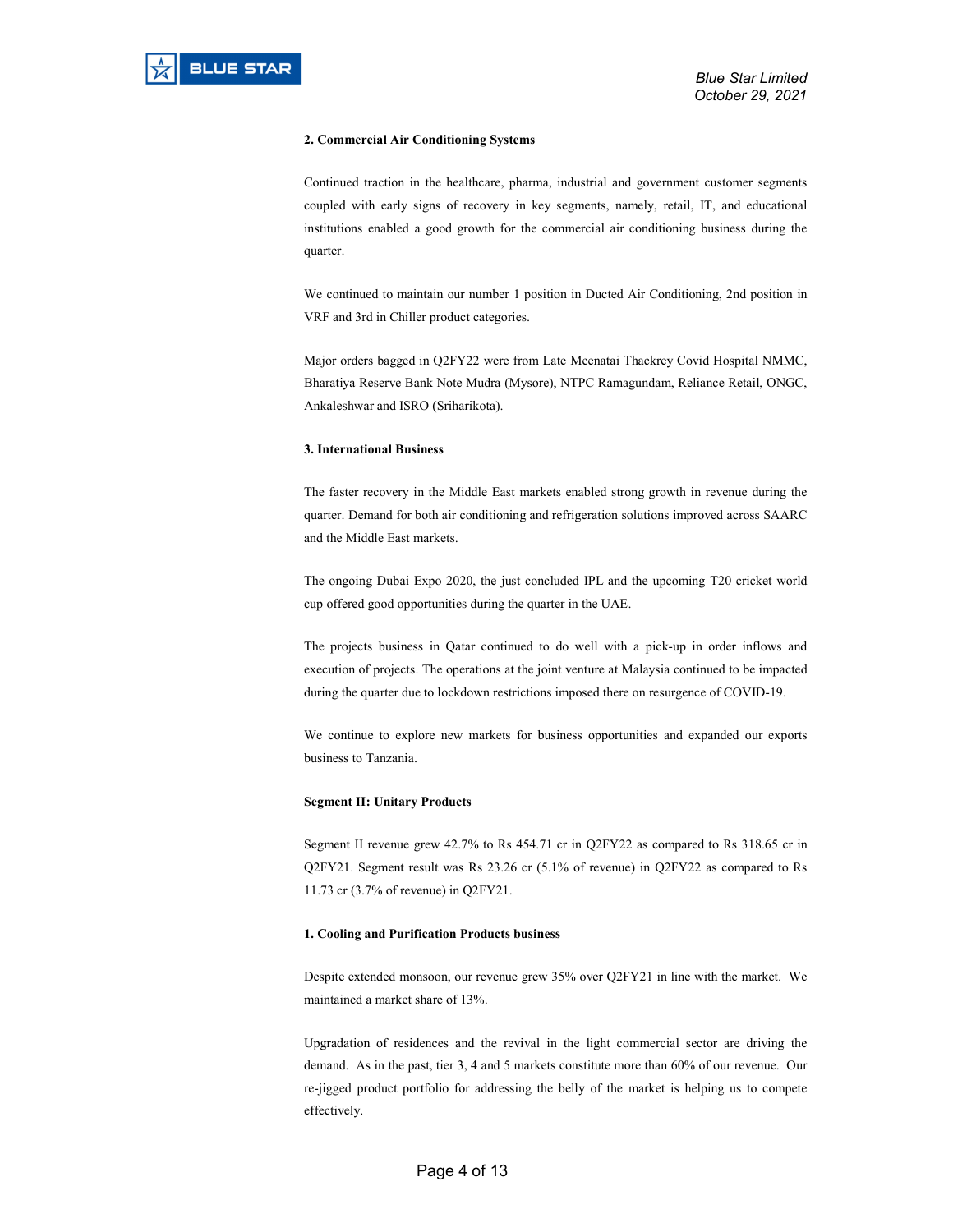We have further consolidated our position in the e-com space. Dealer network expansion in Northern India is on track.

We have applied for PLI benefit for sheet metal components and heat exchangers. Blue Star Climatech Limited, the wholly owned subsidiary has commenced construction of the new factory for room air conditioners at Sri City and the same is expected to be commissioned by October 2022.

Due to the unprecedented increase in the commodity prices and logistics costs, we have implemented price increase of 3% effective September 1, 2021.

# 2. Commercial Refrigeration business

Pick up in consumption in the commercial food segments coupled with continued traction for the medical and supermarket refrigeration equipment enabled a growth in revenue for the commercial refrigeration business during the quarter.

Additionally, demand for storage water coolers and bottled water dispensers have also picked up due to the partial opening of educational institutions and commercial establishments.

During the quarter, we launched new variants in storage water coolers and angular glass top freezers which offer better product visibility and merchandising.

We continue to maintain our leadership position in Deep Freezers, Storage Water Coolers and Modular Cold Rooms.

The new Deep Freezer plant at Wada shall commence commercial production from January 2022.

Major orders were bagged from Reliance Retail, ITC Fortune hotels, SRL Ltd., Omega Systems and Zydus Cadila.

#### Segment III: Professional Electronics and Industrial Systems

Segment III revenue grew by 44.5% to Rs 61.63 cr in Q2FY22 as compared to Rs 42.64 cr in Q2FY21. Segment result is lower at Rs 9.83 cr (16.0% of revenue) in Q2FY22 as compared with Rs 8.15 cr (19.1% of revenue) in Q2FY21 due to product mix.

Revenue for the quarter grew on the back of a few high value orders received in the data security solutions, non-destructive testing, and healthcare businesses. The data security solutions business continued to do well, led by the various digitization initiatives in the BFSI sector. The Testing Machines business is also witnessing growth with a revival of investments in the manufacturing sector.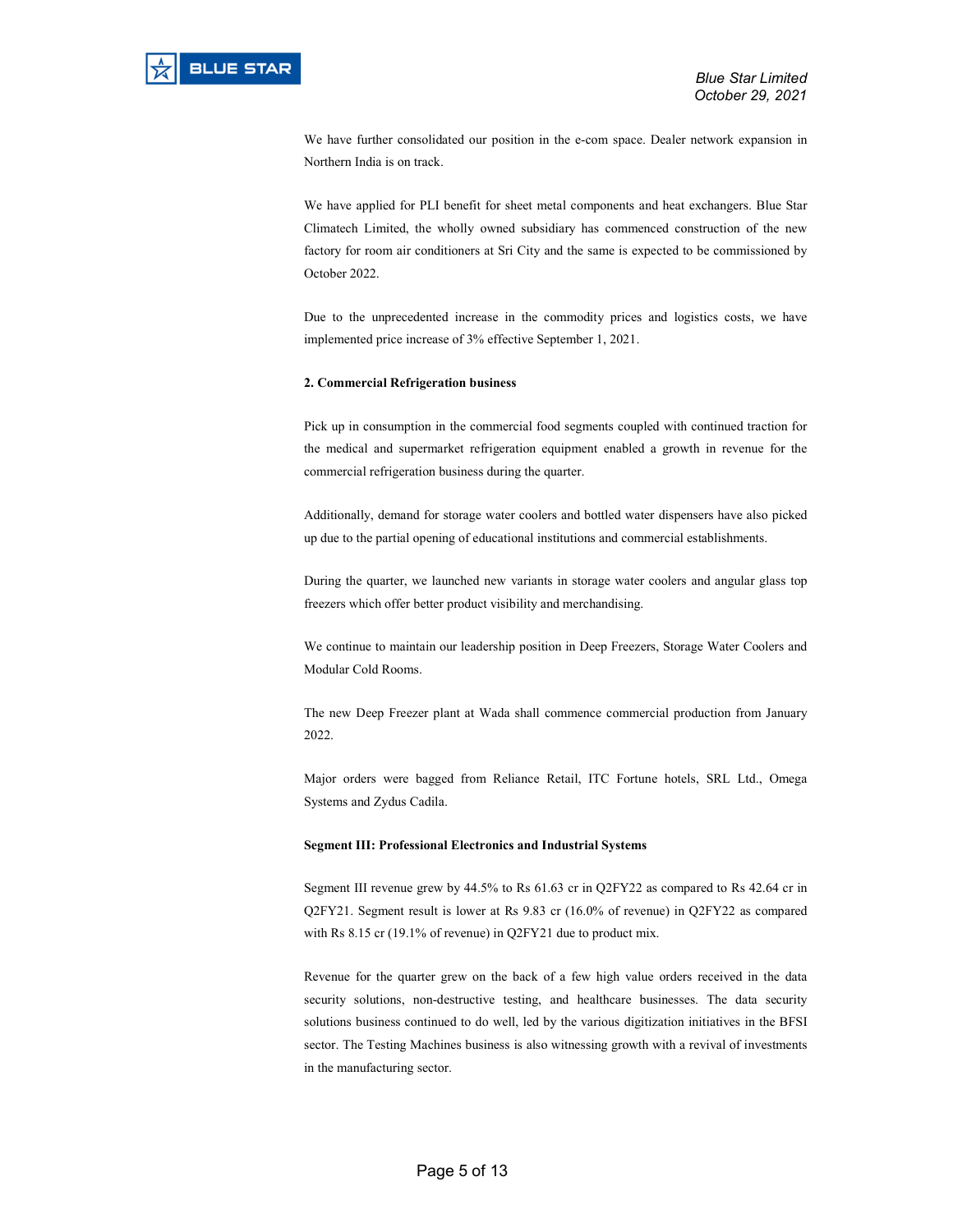Major orders were bagged from State Bank of India, Federal Bank, HDFC Bank, Bharat Electronics Limited and Jio Platforms Limited to name a few.

With the wide portfolio of products and solutions forming part of our offerings, the prospects for this business segment continue to be positive.

## III. Business Outlook

With the business environment returning to near normalcy, and the upcoming festive season, the demand for our products and services is expected to be robust. We believe that with the acceleration of the vaccination drive, the impact of the third wave, if any, shall be minimal.

With the revenue reaching pre-covid level in the 2nd quarter, we expect the growth momentum to continue through Q3 and Q4 leading up to the next summer season. The pricing corrections will continue depending on the input costs and at the same time, product cost rationalization through value engineering and alternate designs as well as operating cost reduction will be undertaken to counter the margin pressure.

With that, ladies and gentlemen, I am done with the opening remarks. I would like to now pass it back to the Moderator, who will open the floor to your questions.I will try and answer as many questions as I can to the extent I am unable to we will get back to you via email. With that we are now open for your questions. Thank you.

Moderator: The first question is from Bhoomika from DAM Capital.

Bhoomika: I want to understand the margin profile for both EMP and Cooling segments. Both have seen almost a new normal reversion given the lean period for cooling products and EMP back to the historical 6% to 6.5% kind of margin profile.

> So, just wanted to understand with the kind of raw material increase for you UP, is the 3% price hike that you have taken in the month of September good enough to kind of come back to the 8% kind of normalized level of margin on an annual basis as we move ahead, or will the industry need to take further price hike. Also if you can talk about other players if they have also taken price hikes as well?

Neeraj Basur: Of course, there are headwinds around raw materials and other input costs increases, which all the players have been facing for the last few quarters, and particularly the last couple of quarters. As a consequence, we have taken multiple price increases across all he businesses since January this year. These price increases to a very large extent have helped us absorb the impact of the input price cost increases.

> We have also substantially rolled back the discretionary cost cuts, which were introduced last year. So, the operating cost is now at a normalized level. The margins that we have reported are after absorbing the impact of the normal operating cost levels. The headwinds that we are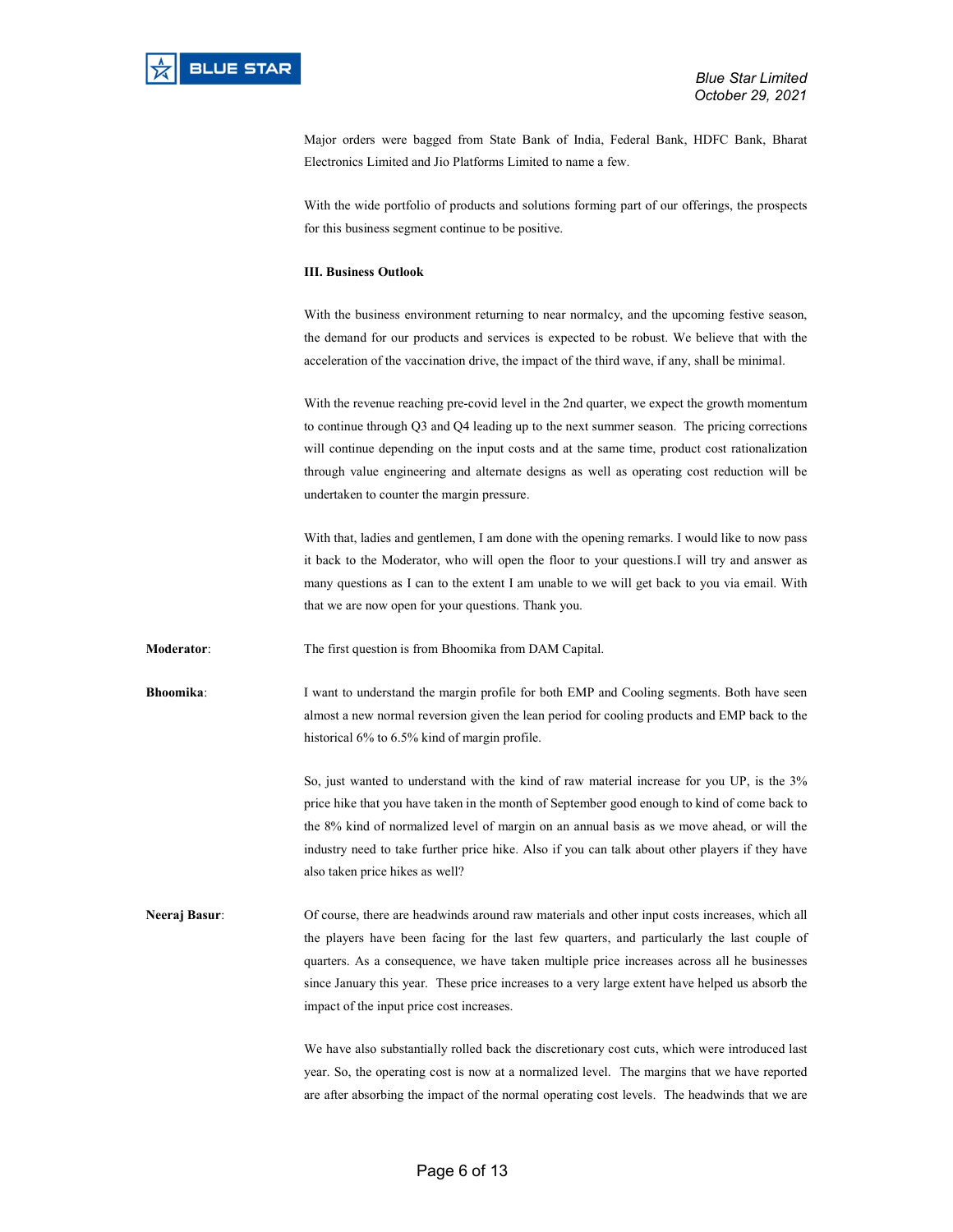facing on input costs have been neutralized on account of the price increases and continued cost optimization.

As far as further price increases are concerned, we continue to watch the emerging trends on the input cost situation, and if needed, we will consider further price increases as may be appropriate. Our understanding is that most of the players have also taken and effected price increases. This is an evolving situation and we will consider further action as the situation warrants.

- Bhoomika: Would it be fair to say that there would have been some low cost inventory, because there was inventory of the summer season, which was still there with us, this would have also helped a little bit in terms of the margin profile in the current quarter?
- Neeraj Basur: Inventory didn't offer a very substantial buffer. Our Inventory levels at the end of Quarter 1 were a little higher than normal, but were much lower compared to the levels at the end of Q1FY21. The higher inventory that we were carrying at the end of Quarter 1 has been fully liquidated. Our inventory holding level is normal now. The advantage of lower cost inventory would have been there maybe for the first 45 days of the quarter.
- Moderator: Thank you. The next question is from the line of Ravi Swaminathan from Spark Capital.

Ravi Swaminathan: My first question is with respect to the project business. So, we had talked about good traction returning back in the infrastructure project like Airport, Metros, even Data Centers etc. So, can you quantify to us in terms of say either in terms of bid pipeline compared to say last year or say previous year, as to how that would have moved? Would it have seen a substantial increase? If you can give some clarity on that it would be great?

Neeraj Basur: We have an order book of around Rs. 2200 crores in the projects business as at end of September this year as compared to Rs. 2000 crores as at September 2020, and that's one data point.

> The other data point is our order inflow for the quarter, was about Rs. 700 crores as compared to Rs. 680 crores last year. The market is still coming out of the lockdown disruptions specifically impacting some of our customers. Our greater focus is on light industrial sector, on infrastructure such as Metro Rail, Electric Substations, Factories, Data Centers, Warehousing, and Healthcare. These are the customer segments which we find the traction is reviving quite encouragingly.

> We are still looking at the traditional customer segments, such as commercial real estate and privately funded infrastructure projects a bit carefully, because that's where the overall impact of COVID was higher.

> The order book looks healthy and the traction is normal in the context of the scale of disruption that we have all been through. Going forward, we will continue to remain optimistic in terms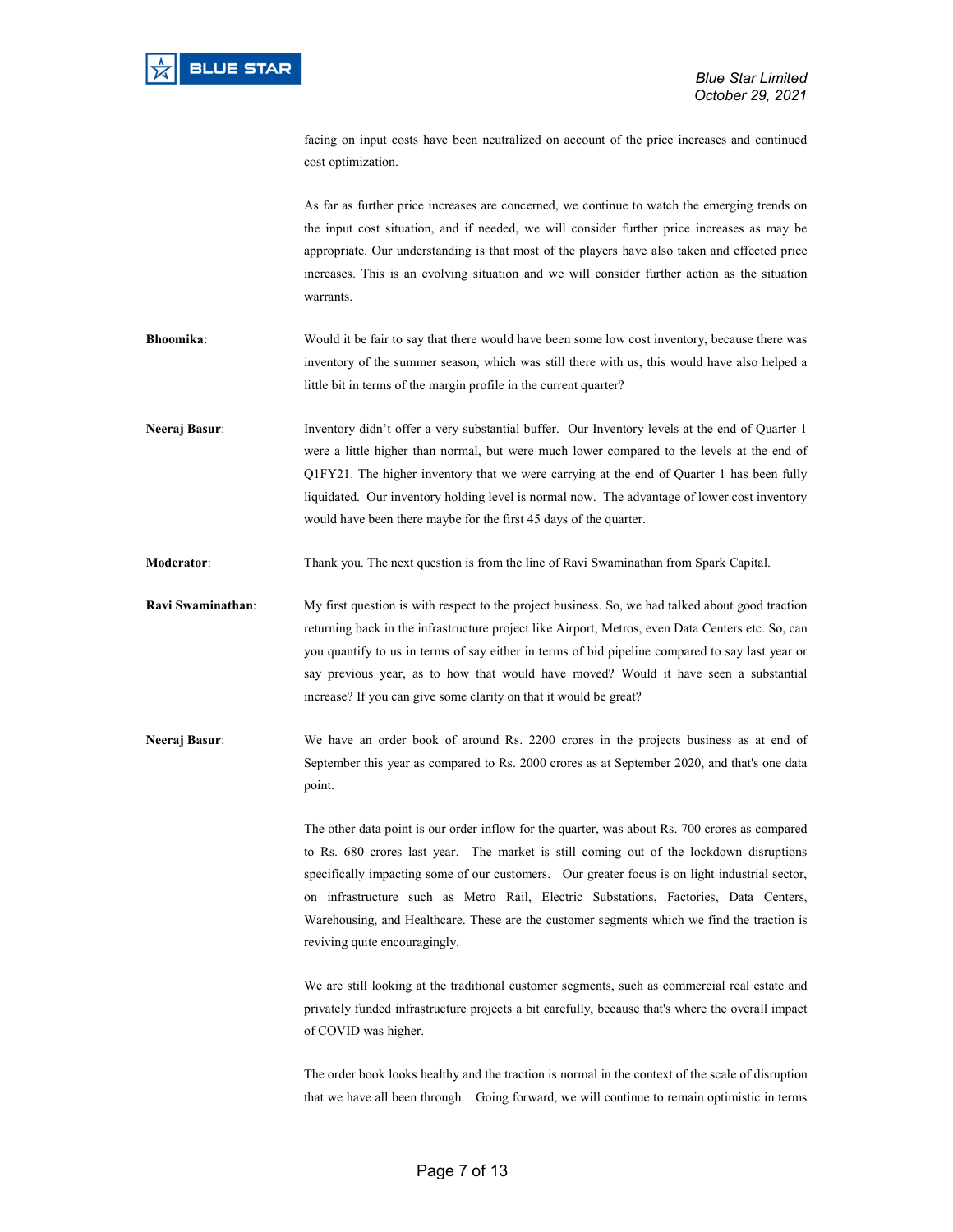of adding new customers, as the economy continues to revive further, which will help this particular category continue to register good growth.

- Ravi Swaminathan: Second derivative question is, so will the orders from the infrastructure projects like Metro, Airport and Data Center, will it be enough to compensate or more than compensate for the softness in the commercial real estate space.
- Neeraj Basur: We have seen that trend in the last few quarters. In the light industrial sector, we have seen revival of private CAPEX in the manufacturing sector driven by the PLI and the focus on Make in India initiatives. That's a good development. The focus on government infrastructure also continues. Projects for privatization of Airports, Metro Rail, etc. continue to get tendered reasonably frequently and the expansion of the digital footprint, which got accelerated in the last two years, has resulted in increased demand of data centers. The expansion of E-commerce is driving demand for additional Warehousing space. All these are good customer segments for us to consider, in terms of our own expansion and growth opportunities. And that's what we have been focusing on.
- Ravi Swaminathan: My second question is with respect to the Cooling Products business. Past six to nine months, what would have been the absolute price increase that we would have taken, would it be in the 10% to 12% range and the kind of revenue run-rate that we are doing currently for the full year for air coolers, air purifier and water purifiers? If you can also talk about the profitability of these individual products or products to an extent that would be great.
- Neeraj Basur: We have taken price increases since January this year and the increase till date ranges from 12% to 14%. We have taken it in three to four installments in both the room ACs and the commercial refrigeration products. The price increases were necessitated to partially offset the impact of the input cost headwinds.

As far as the profitability is concerned, we expect to come back to our desired profitability margin profile between 8% to 9% by Q4. Profitability for the financial year as a whole will continue to be impacted due to Q1 of this year. The margin profile in this segment will start looking better and more encouraging by the time we get to Q4.

- Ravi Swaminathan: The air cooler, air purifier, water purifier, sorry I missed the run rate, revenue run rate at which we are going now?
- Neeraj Basur: We normally update you about the segment as a whole and do not necessarily drill down into various product categories.

Moderator: Thank you. The next question is from the line of Nitin Arora from Axis Mutual Fund. .

Nitin Arora: Just one question from my side on the kind of spends we are doing in the North market for the UCP segment, and the kind of hirings and things we are making there, can you tell us, when we saw these movement in the North market, in your latest results, how has been the response of a consumer to our products, especially in the new ranges, what we have launched? If we can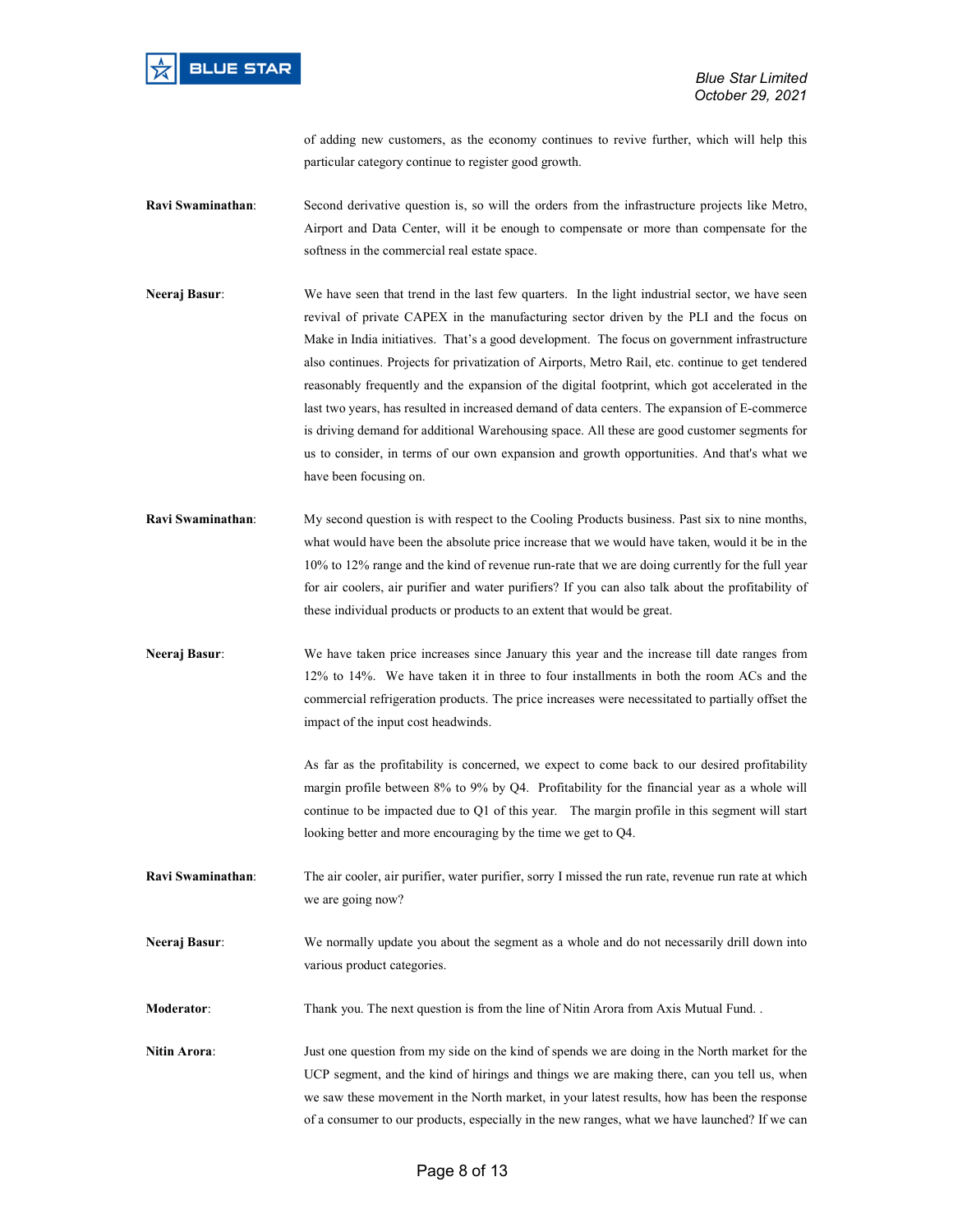throw some light, how the channel is responding and taking stocking up your new product range, especially in the North market?

Neeraj Basur: It's been quite encouraging and we have been working on the Northern markets for over a couple of years now. It has been a mix of initiatives such as expansion of the channel and better engagement and deeper connect with the channel partners.

> Another initiative is to compliment this with the mass premium product portfolio which we launched to address the belly of the market in terms of competitive price points as well as the quality perspective. The combined impact of these initiatives has been encouraging.

North and South now contribute equally at around 35% each of our all India sales followed by West and East. Till about a few back North used to be relatively lower than South and the West regions. The overall efforts that we have undertaken to supplement and grow our Northern markets is beginning to show good results and is paying off.

- Nitin Arora: I was asking this question, because when we launched in previous season, which got bad because of the COVID, quite different category of products coming into North and then the COVID came. So, this season, you feel that, some market share movement needle can happen for us, in the North market this time?
- Neeraj Basur: Our product portfolio is not crafted for any specific region and is uniformly offered across all the regions. There is no product portfolio level differentiation needed as the portfolio itself is quite comprehensive. It caters to the requirements of most customer segments. A combination of expanding the channel reach as well as getting the product portfolio to become more attractive for a larger number of customers is helping us not just in North but also in West and South.
- Nitin Arora: Would you like to change any guidance on the EBIT margin of the UP segment, I remember, correct me, if I am wrong, 6% to 6.5% was our whole year guidance there. Would you like to change given the kinds of pricing increase has happened or you will still wait one more quarter to look more of a stability and how it really pans out?
- Neeraj Basur: We are still not over with the pandemic. While the worst seems to be over, the pandemic has not gone away and the input cost headwinds are still pretty strong. We continue to take several actions in order to manage and respond to these challenges. We hope for a very normal full financial year FY23. We are looking to exit FY22 on a positive note with a greater degree of normalization, both internal as well as external.

Moderator: Thank you. The next question is from the line of Bhavin Vithlani from SBI Mutual Fund.

Bhavin Vithlani: The first question is on the Unitary Cooling, so 43% growth, if you could help us break that between what could be for the room air-conditioner and the commercial refs? The reason I am asking is a couple of quarters ago, you mentioned that there could be a near term bump up because of special refrigeration for the vaccination.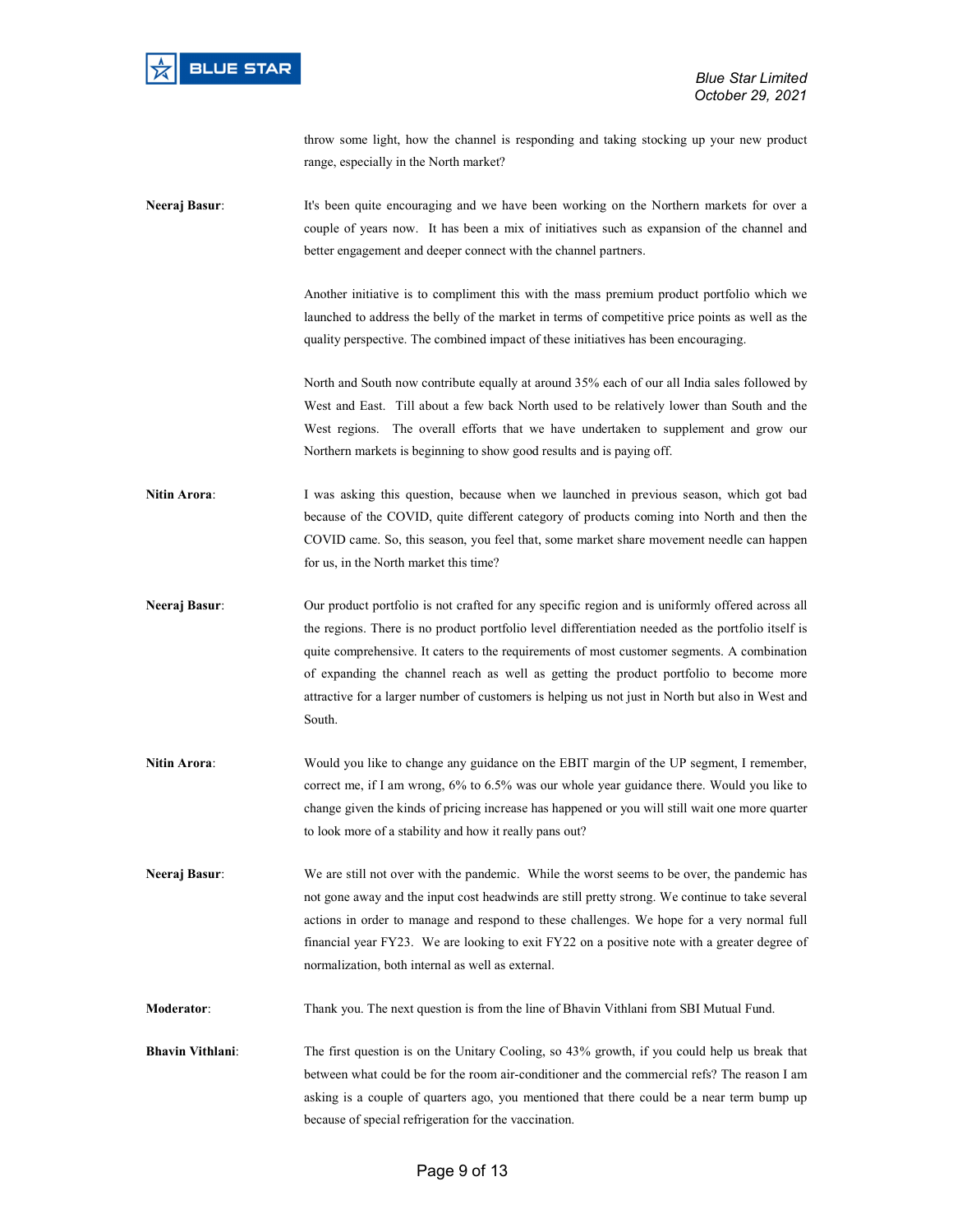Neeraj Basur: The Room ACs as well as the Commercial Refrigeration products are doing equally well. In terms of growth it will be slightly better in the Commercial Refrigeration space. I had mentioned about a growth of 35% in the cooling and purification products over Q2FY2. The refrigeration products have done a little better than the room AC products. Directionally, they are both demonstrating good and quite encouraging growth opportunities.

> As far as the Commercial Refrigeration products are concerned, the vaccination driven demand which started last year worked well in the last financial year and part of this financial year as well. Now that the vaccination program is maturing effectively across the country, we don't think that will continue to funnel any significant opportunity going forward as the infrastructure that needed to be created in terms of cold rooms and vaccination equipment has been created.

> We however continue to see encouraging opportunities for the commercial refrigeration products in the supermarket, medical, healthcare and pharma sectors. As the educational institutions begin to open up, the traditional sectors for the refrigeration products will also start getting normalized.

> Overall, it's a very balanced situation in the UP segment, and directionally the opportunities will continue to be equally encouraging for both room air-conditioners and Commercial Refrigeration products.

- **Bhavin Vithlani:** If you could just help us on the Sri City expansion, what's going to be the phase wise capacity because we talk about a considerable expansion in terms of our install base? A related question is, are we also targeting exports market and if you could also just highlight about the efforts taken towards building the export market?
- Neeraj Basur: Sri City expansion has just got started. We just broke ground a few weeks ago. The project is expected to get commissioned by October, 2022. It will be a phased rollout and we will start augmenting our room AC manufacturing capacities there, to begin with. We will inform you over a period of time about the installed capacities that would come up. Since it's a greenfield project, we will look at significantly expanding our capacities beyond what we already have in the Himachal plants.

Over a period of time, once we have catered to our domestic requirements, we will also consider exporting from this plant. As of now, most of our exports are focused on the central air-conditioning products and related solutions. There is a market for room air-conditioning products exports as well. However, our priority will be first the domestic market as far as the room AC products are concerned. This will mostly be visible in FY24, because by the time this plant goes live, it will be the fag end of FY23.

Moderator: The next question is from the line of Anupam Gupta from IIFL Capital.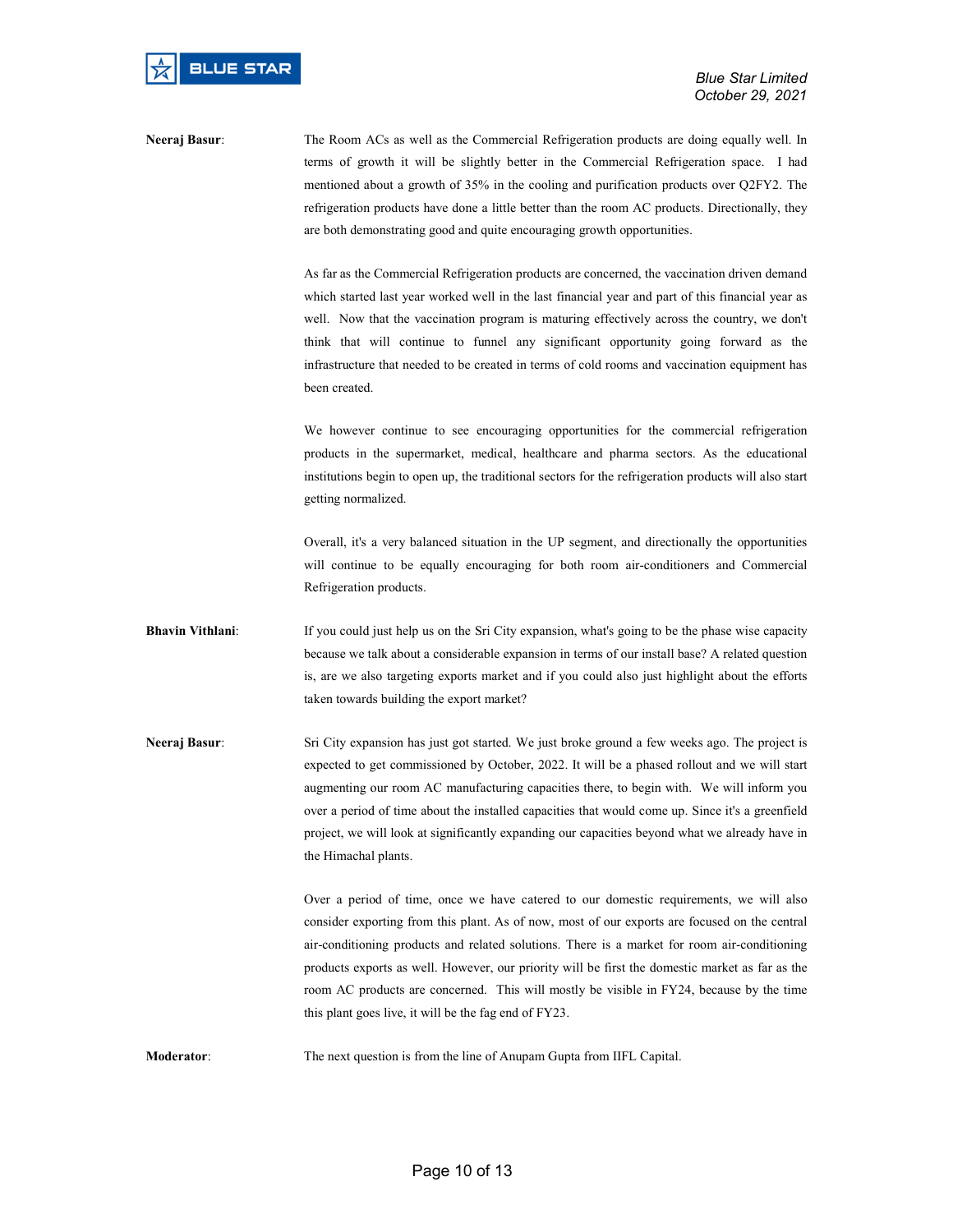

Anupam Gupta: Your capital employed in the Unitary Product segment is pretty high. Is this in preparation for the raw material thing? Does it cover the disruption which you are seeing in the freight movements for the second half?

Neeraj Basur: The increase in the Capital Employed in Segment 2 is on account of a couple of factors. As you are aware, a new plant for expanding our deep freezer manufacturing capacity is getting commissioned in the next couple of months in Wada. We have incurred capital expenditure, for that capacity enhancement, which is getting reflected as part of a Segment 2, capital employed.

> We have also accelerated procurement of some items of inventory because of the inordinate increase in lead times as well as disruptions that continue especially of imported components. We have stocked up some components in anticipation of production requirements for Q3 and Q4.

> The capital expenditure that is getting incurred on the Sri City project also gets rolled up to the capital employed of segment 2.

- Anupam Gupta: My second question is relating to the project business. So, the way I see it, your commentary there is really optimistic in the sense you are talking about healthy traction across segments and you have also seen recoveries in your receivables, as well as your margin are up this quarter. So, should we read like, let's say in the next couple of years the growth can pick up meaningfully and you can maintain these sort of margins here with the current working capital cycle or is it optimistic to read it that way?
- Neeraj Basur: A combination of the growth coupled with the margin profile we can expect to achieve for the segment, taken together with the cash flows are the three elements that triangulate the overall balance of growth and profitability for Segment 1.

We have balanced it out notwithstanding the disruptions and the uncertainties that continue to prevail. The way we have been able to execute this balance for the last few years is helping us. The reopening of the market and the traditional customer segments which were subdued for the last five quarters should give us a little bit of additional positive push in terms of the opportunities and the landscape. The order book is healthy and encouraging and we feel that as long as we continue to stay focused sharply on execution excellence as well as the fundamentals, we are optimistic about the prospects from Segment 1.

- Moderator: Thank you. The next question is from the line of Aadesh Mehta from Motilal Oswal AMC.
- Aadesh Mehta: How do we visualize your opportunity in data centers? Would you have some sense on what kind of order book would we benefit per Megawatt of CAPEX in data center.
- Neeraj Basur: There are two sets of factors which are playing out. First and foremost, because of regulatory reasons, the need to house and host data within India has the increased substantially. There is a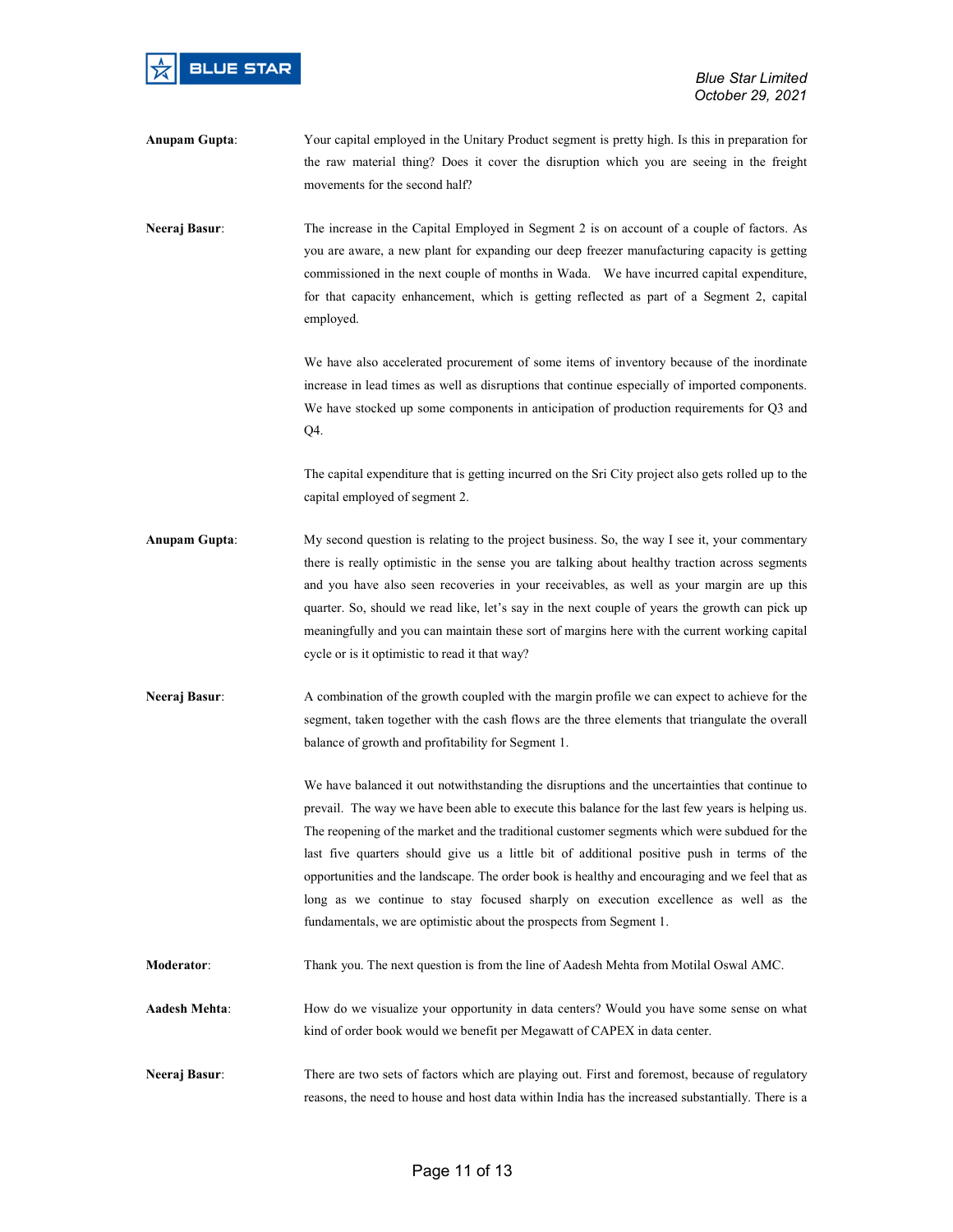requirement arising from data confidentiality and security concerns and there is a regulatory push across several sectors which need to house their customer database in India, to do this.

The second reason is more connected with the way digitization and digital footprint across sectors and business processes have increased on account of the pandemic related imperatives. A combination of these requirements is creating opportunities in the data centers sector. A MEP project for data centers involves specialized experience and knowledge because a data center which will physically house the computing hardware, servers etc. will need specialized air-conditioning and electrical work. That's where our experience and past track record or the pre-qualifications we have plays a good role.

I may not be able to give you a specific number, but the overall funnel of discussions in this space looks good. We give a high level breakup of our order book as part of the update for Q4 into various customer categories in our Segment 1. We will review this at that time and consider giving breakup for this line. At this point in time, it looks healthy and encouraging and our existing experience in this space is helping us.

Aadesh Mehta: How do you see the demand environment right now, especially on the consumer side?

Neeraj Basur: The demand, even in Q2 was good. I would say because notwithstanding the unseasonal rains and the unpredictable weather pattern, we saw good demand momentum specifically at the beginning of the quarter, partly since Quarter 1 was impacted and there could have been some spillover impact.

> As we step into Q3 which is a festival season, we see no reason why the consumer sentiment will not be positive, as the customers are witnessing increased level of normalcy around them. We did experience some of this in Q3FY21 as well. We remain quite hopeful that the customer sentiment on the demand side should remain positive.

Moderator: Thank you. The next question is from the line of Anupam Gupta from IIFL Capital.

Anupam Gupta: What should be the tax rate FY22 onwards and what would be the CAPEX which one should assume for this year and next year?

Neeraj Basur: We expect to migrate to the lower 115BAA tax rate of 22% plus surcharge next year, but the effective tax rate could be somewhat higher, in the range of 28% to 30%.

> The normal CAPEX of close to about Rs. 100 crores will continue because that's something we continue to incur in our existing plans. In addition to that the CAPEX in our Sri City project will get firmed up by Q4 for FY23. We will share more details on that in Q4.

Anupam Gupta: FY22 tax rate should be full tax rate?

Neeraj Basur: It is likely to be at the same level as that of H1.